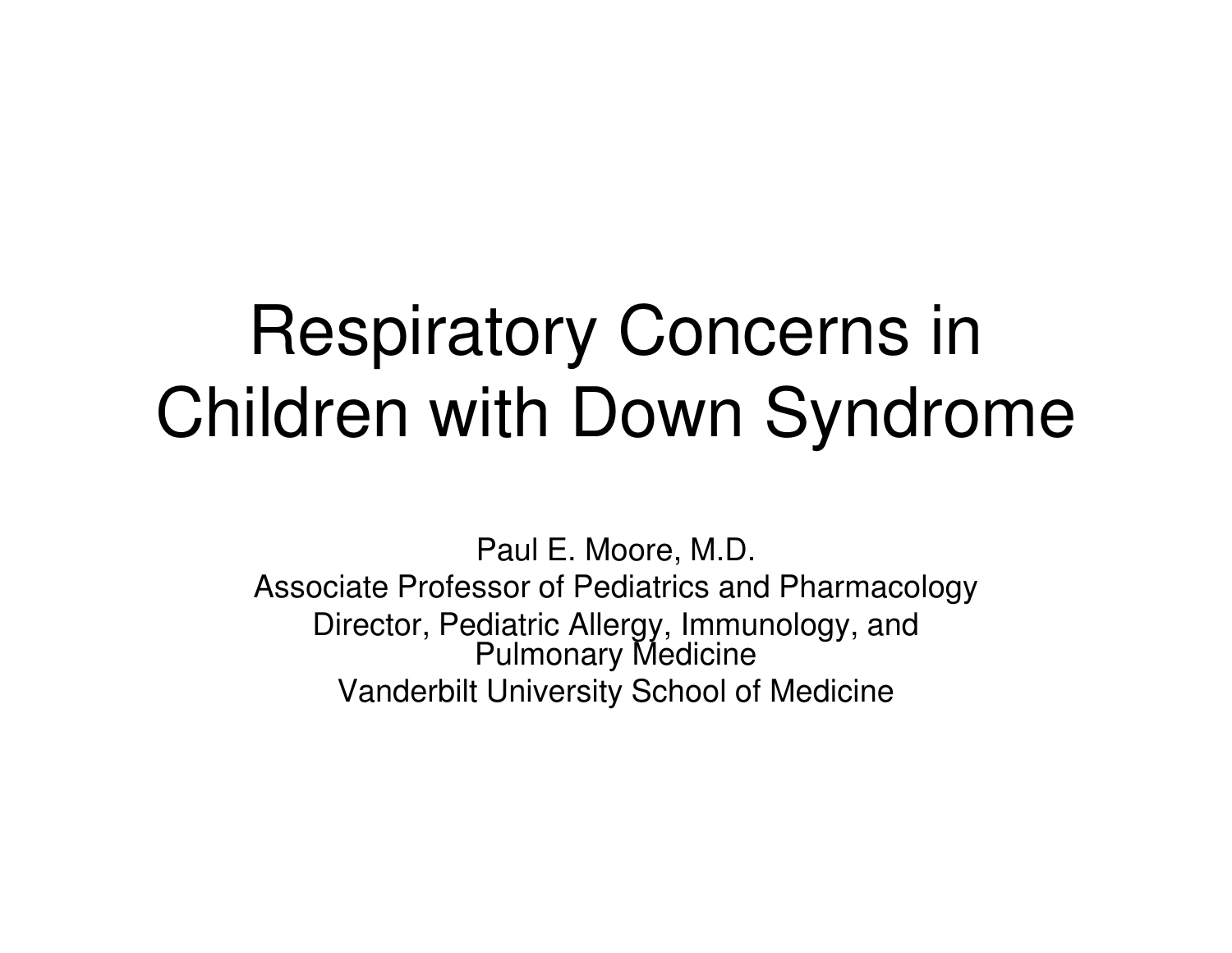## Respiratory Concerns in Children with Down Syndrome

- •**Overview**
- Racnira: Respiratory infections
- •Airway issues
- •Sleep issues
- •Pulmonary vascular issues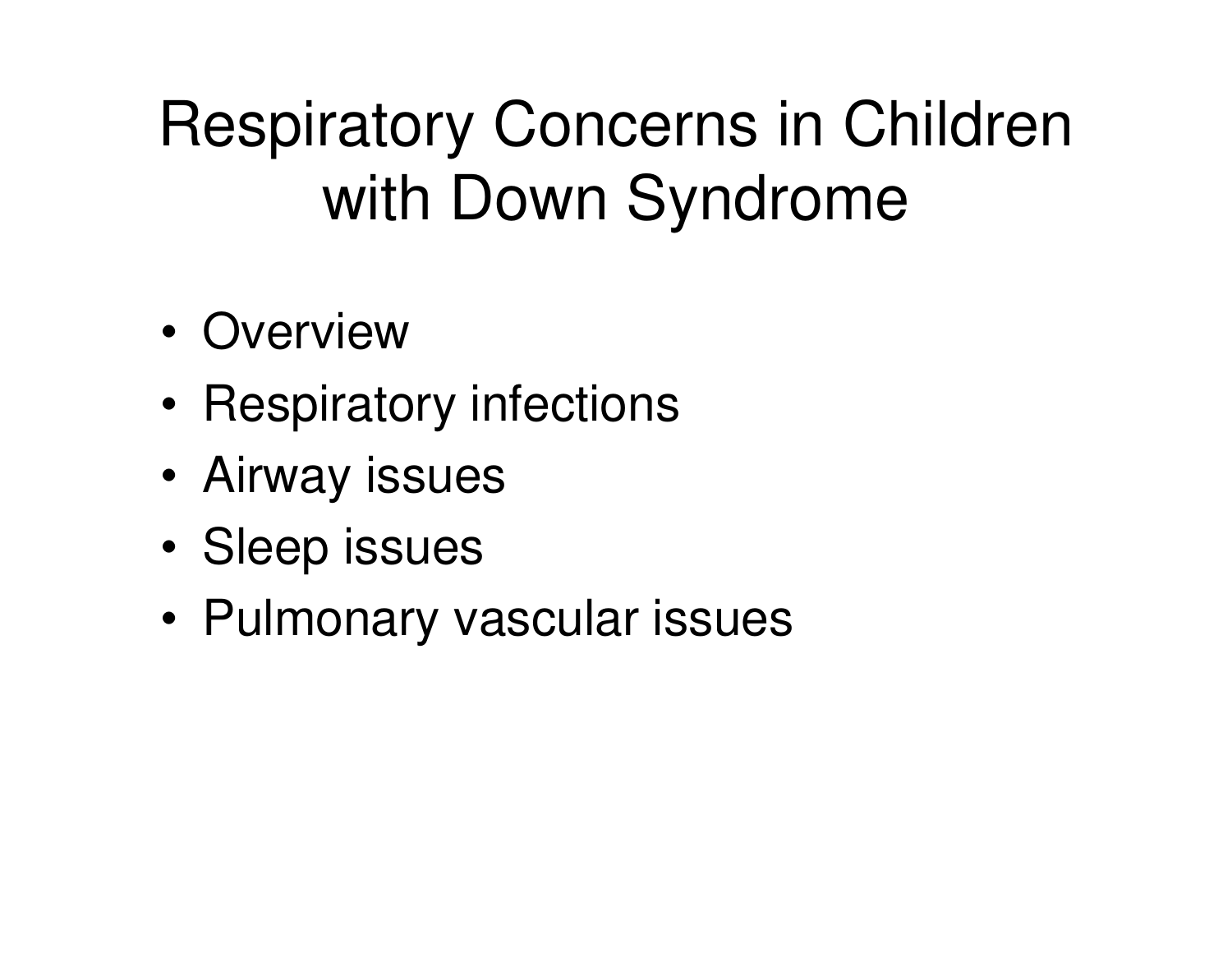### Respiratory Concerns in Children with Down Syndrome: Overview

- • Most common reason for children to be admitted to the hospital.
- • Respiratory infections can be more severe, and hospitalization often results in admission to the intensive care unit.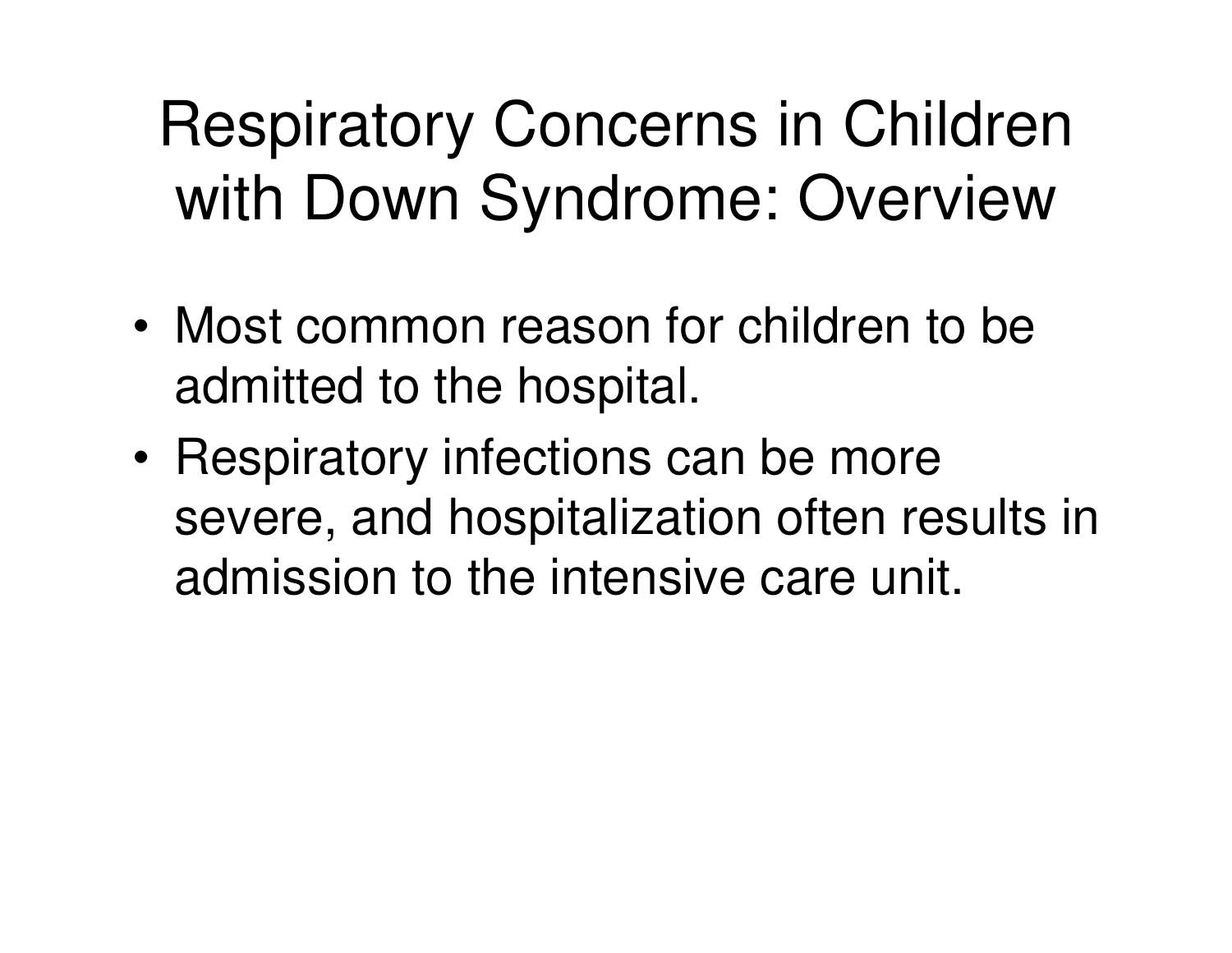Anatomical features in DS that contribute to respiratory concerns

- • Craniofacial features
	- –Narrowed nasopharynx
	- –Flattened mid-face
	- –**Macroglossia**
- •Adenotonsillar hypertrophy
- •Airway size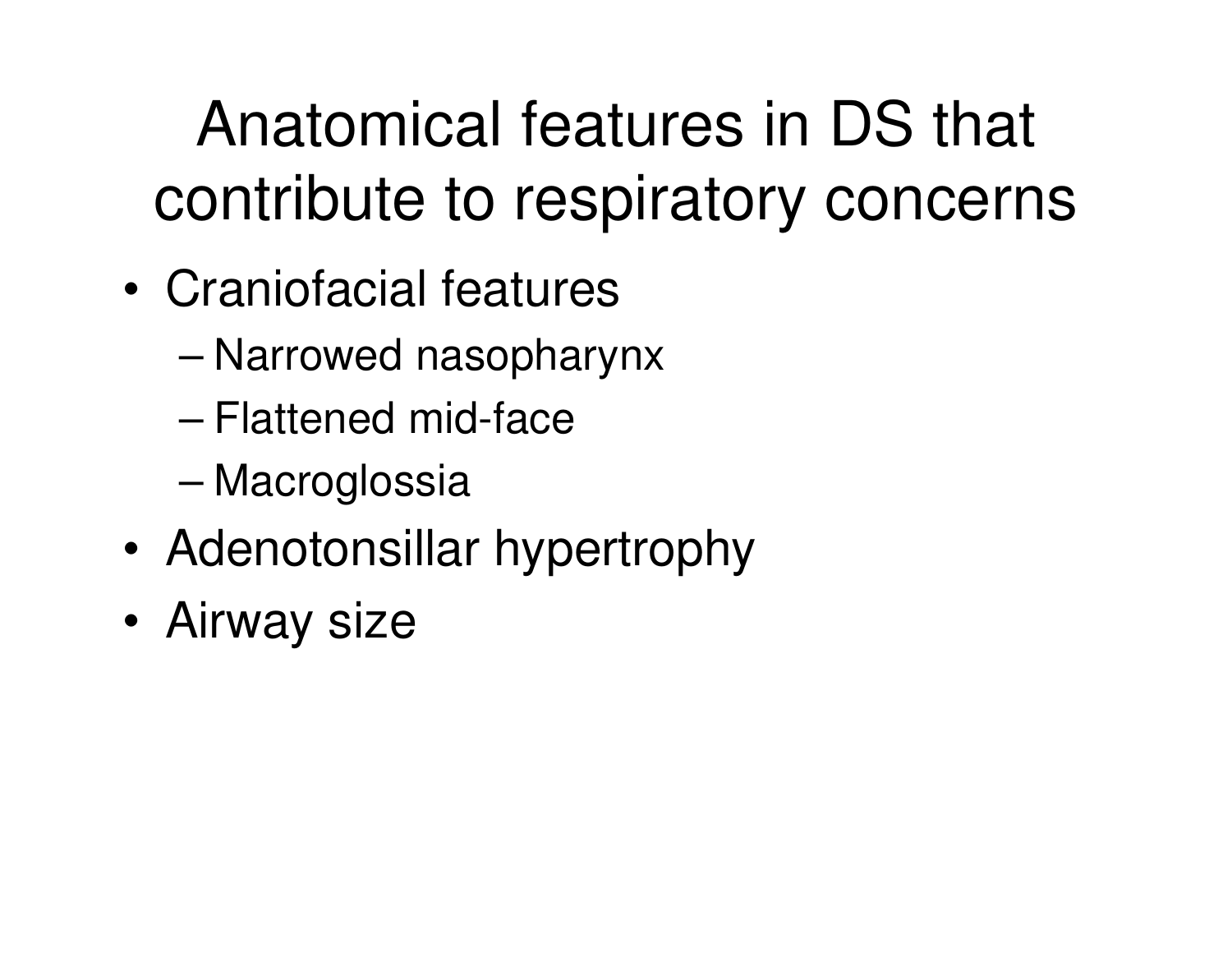# Other features of DS that contribute to respiratory concerns

- • Low tone (hypotonia)
	- –Upper airway muscles: dysphagia
	- –Airway: malacia
- • Gastroesophageal reflux
	- –Contribution to adenotonsillar hypertrophy
	- –Contribution to airway inflammation
- •Cardiac disease
- •**Obesity**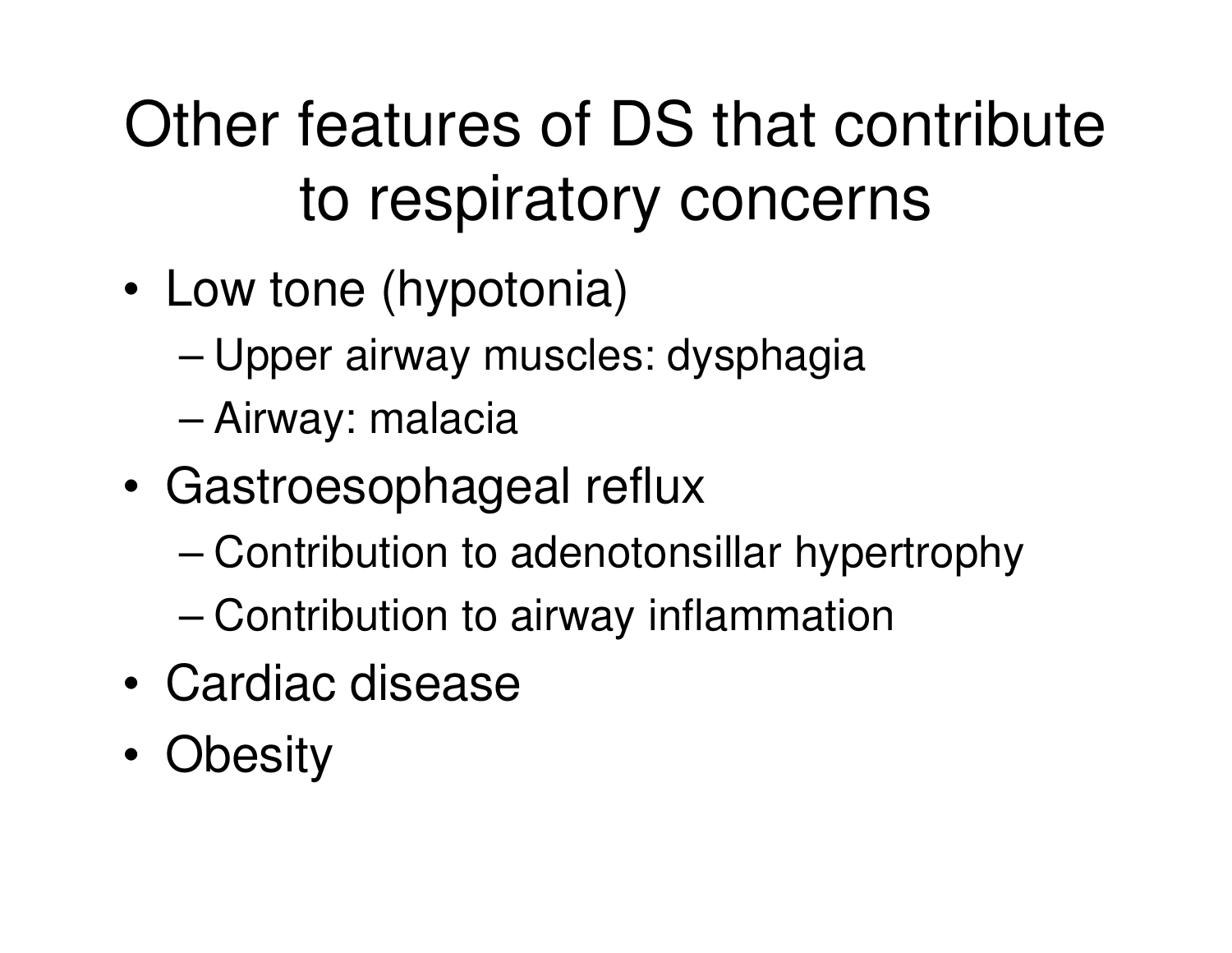Pearl #1: Anatomical features and physiologic contributors specific to Down Syndrome result in malacia

- • Definition: softening or loss of consistency in any of the organs or tissues
- • Origin: Greek malakíasoftness, tenderness, weakness
- • Laryngomalacia, tracheomalacia, bronchomalacia, airway malacia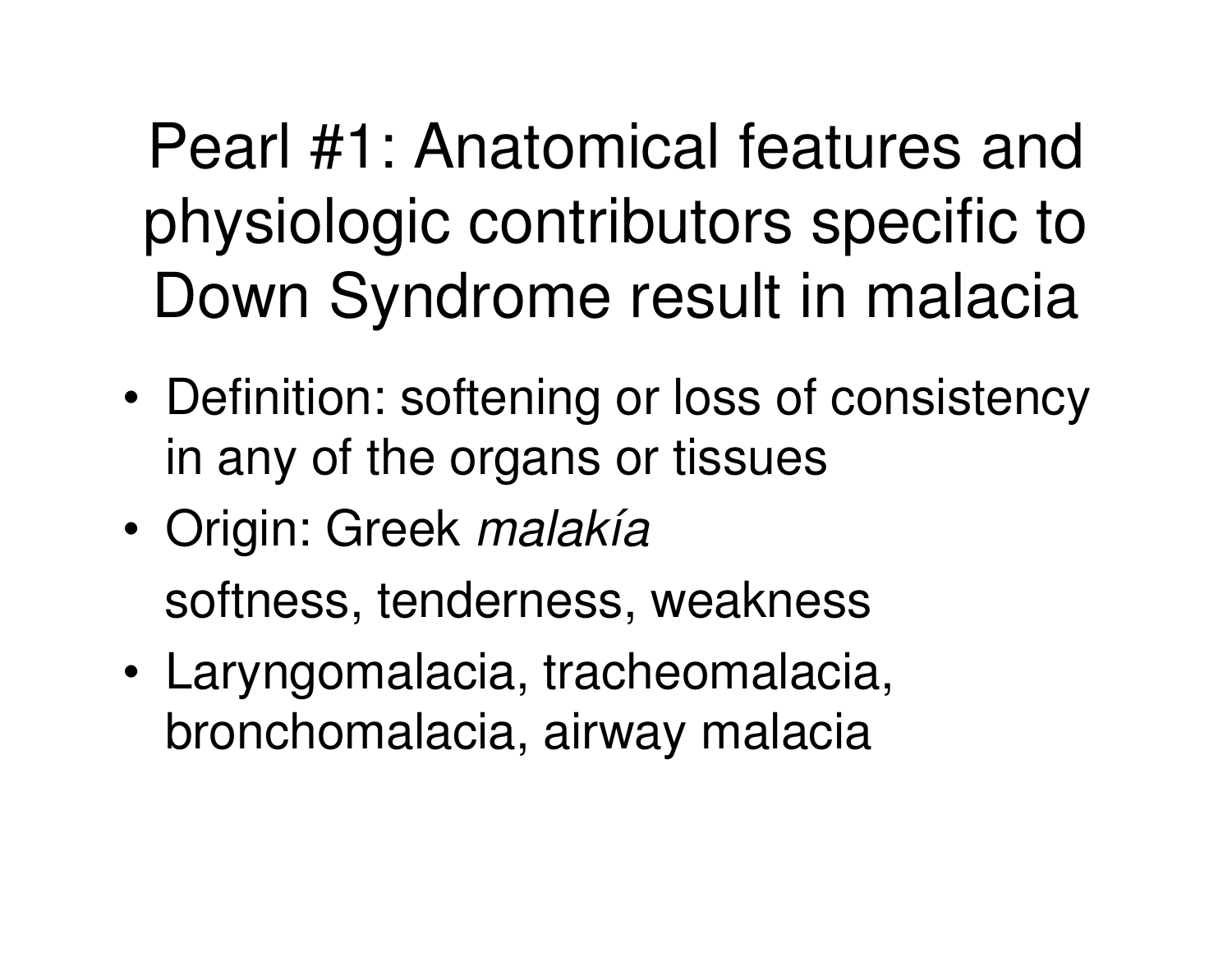## Respiratory Concerns in Children with DS: Respiratory Infections

- • Respiratory infection is a significant burden.
	- –**Bronchiolitis**
	- – URI/LRTI: upper respiratory infection and lower respiratory tract infection
	- –**Pneumonia**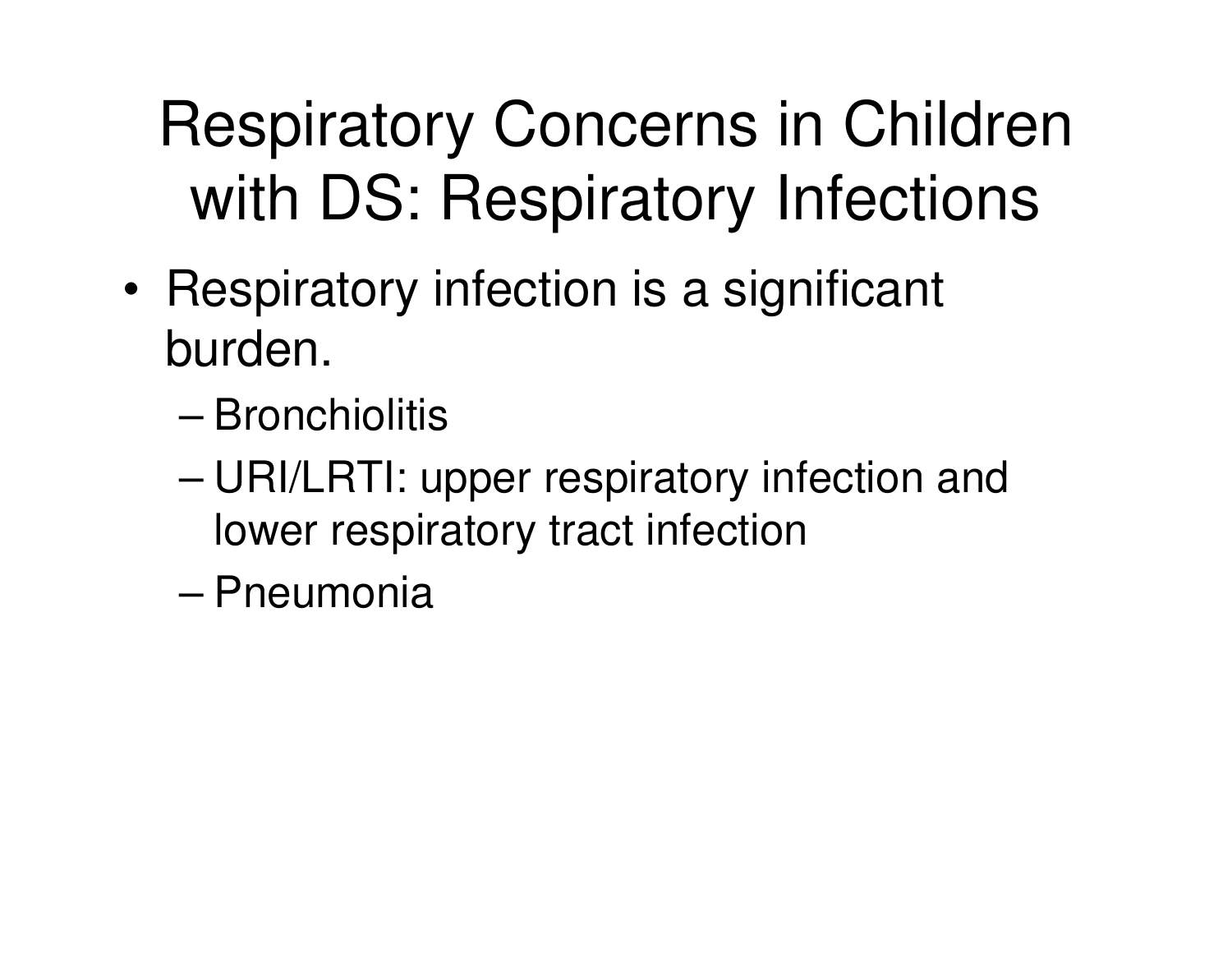### Respiratory Concerns in Children with DS: Respiratory Infections

- • The specific defect in the immune system is not clear, although a number of studies suggest developmental delay.
- • Chronic aspiration is a significant contributor.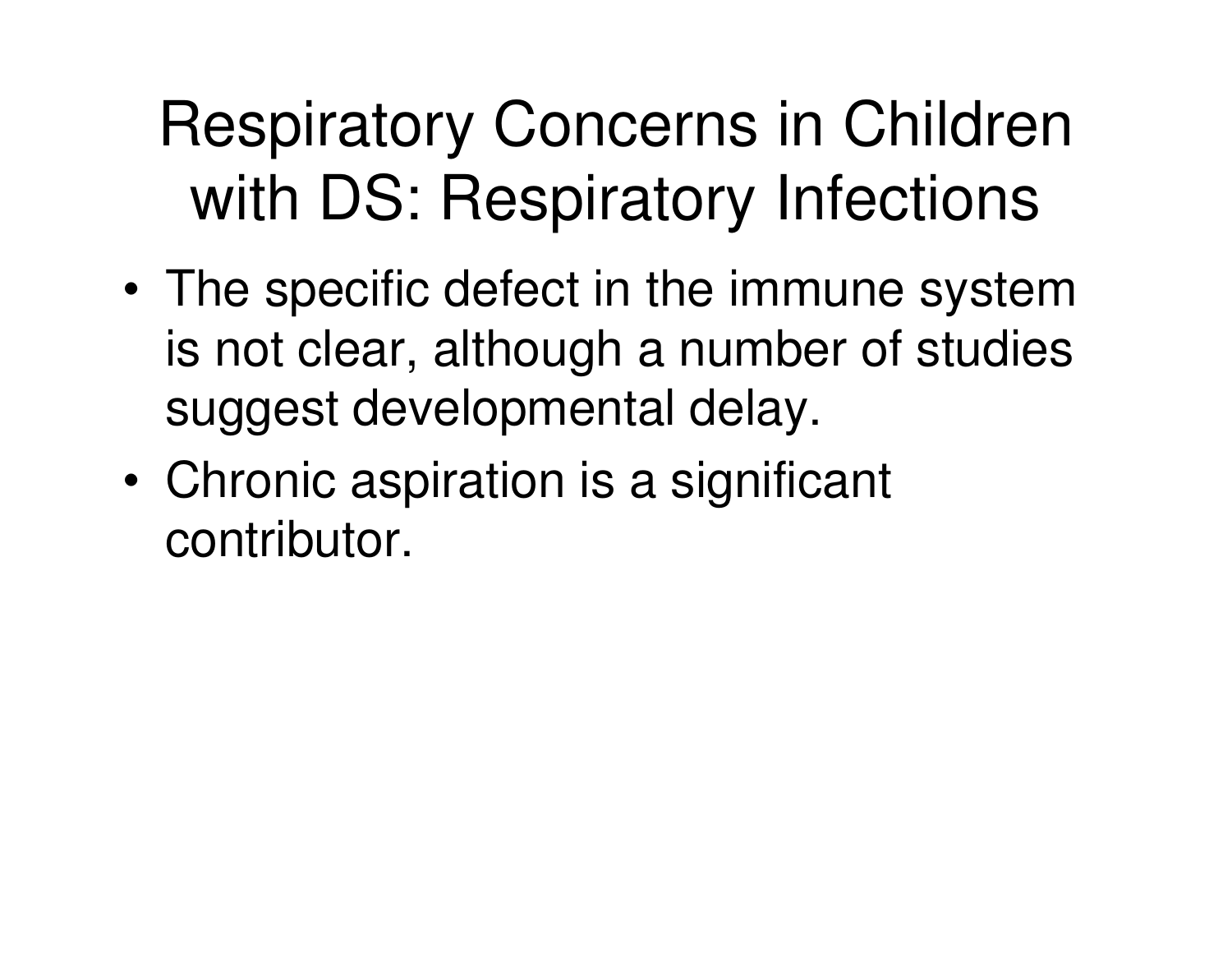Pearl #2: Developmental delay in Down Syndrome can refer to more than the nervous system.

- •Coordination of swallow
- •Immune development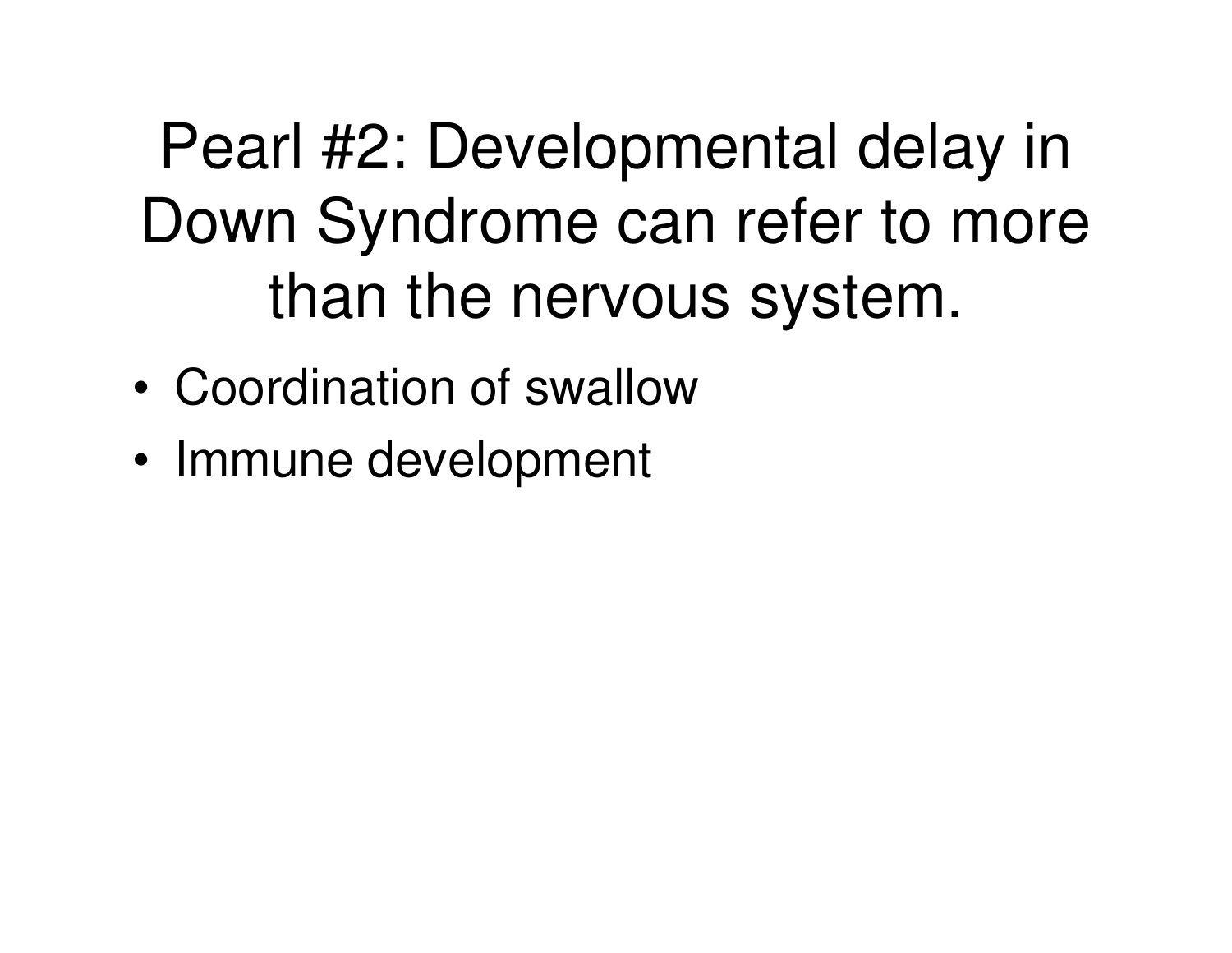#### Pearl #3: Water (reflux) damage can be significant in children with DS.

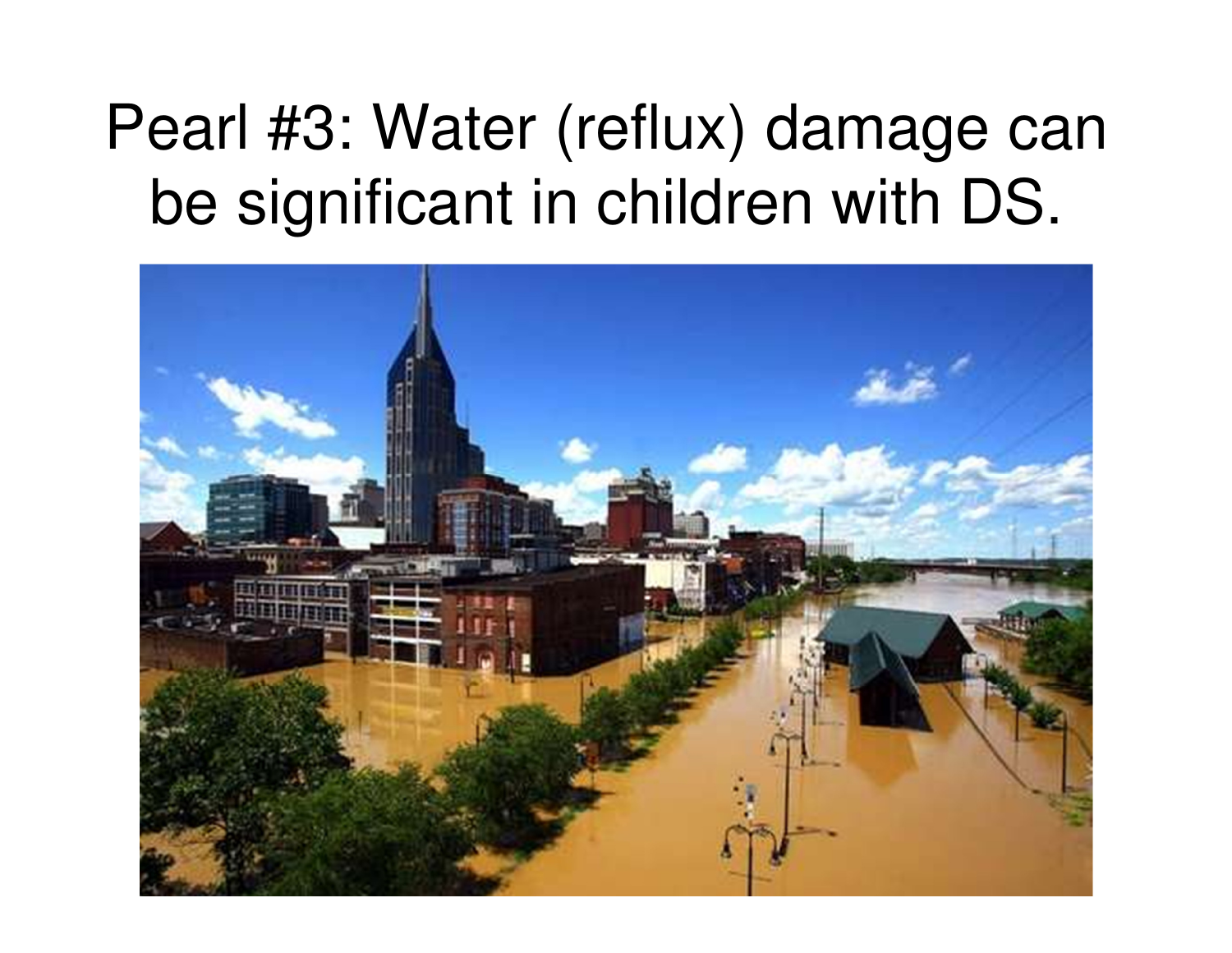# Symptoms of chronic aspiration

- •Chronic cough
- • Wheezing not controlled by asthma medications
- •Pneumonia
- • Radiographic findings that suggest chronicity
	- –Right middle lobe syndrome
	- –**Bronchiectasis**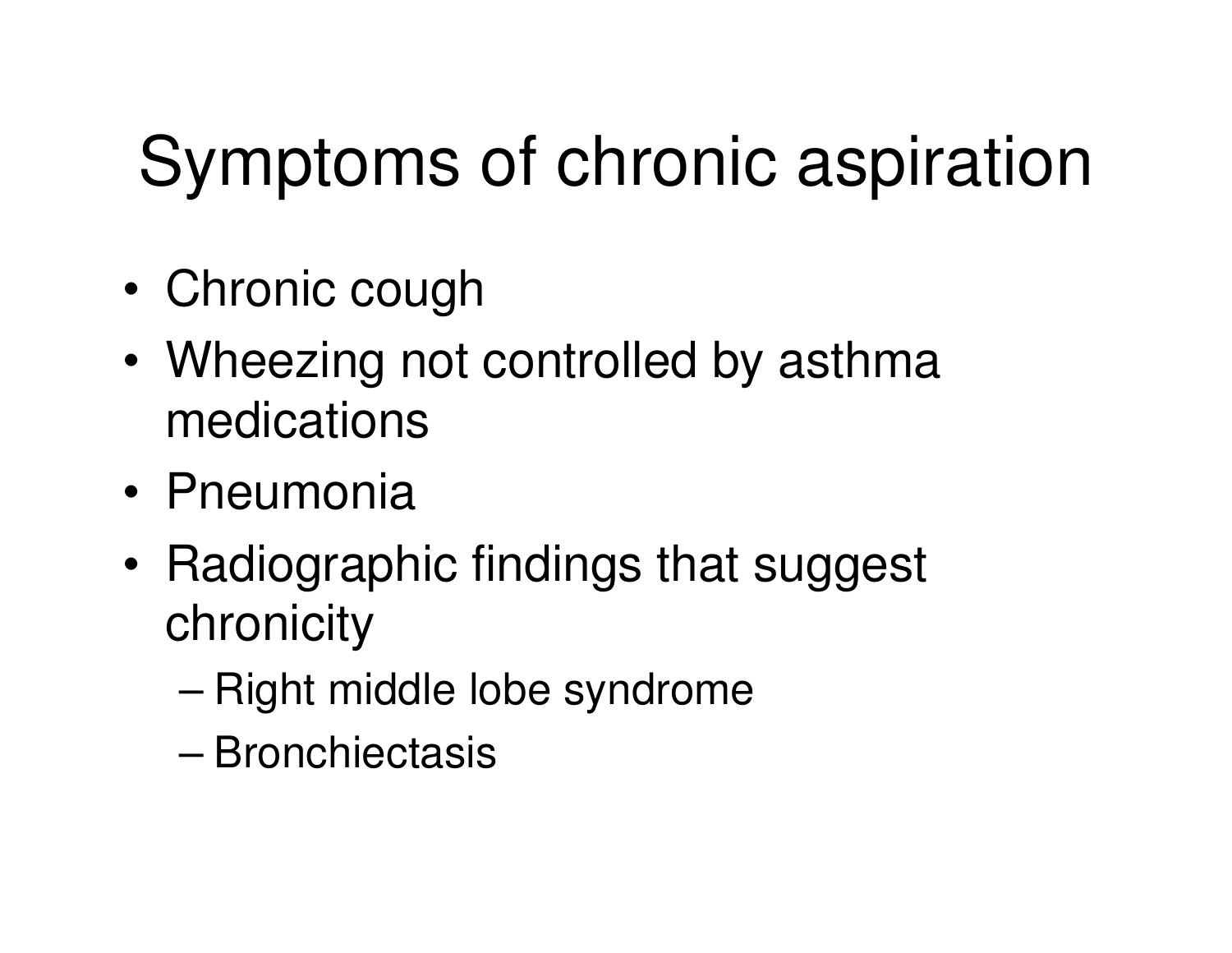#### Evaluation for recurrent pneumonia

- •Swallowing evaluation to look for aspiration
- •Studies looking for reflux
- •Chest radiograph when well
- •CT scan
- •Bronchoscopy and bronchoalveolar lavage
- •Immune evaluation
- •Allergy evaluation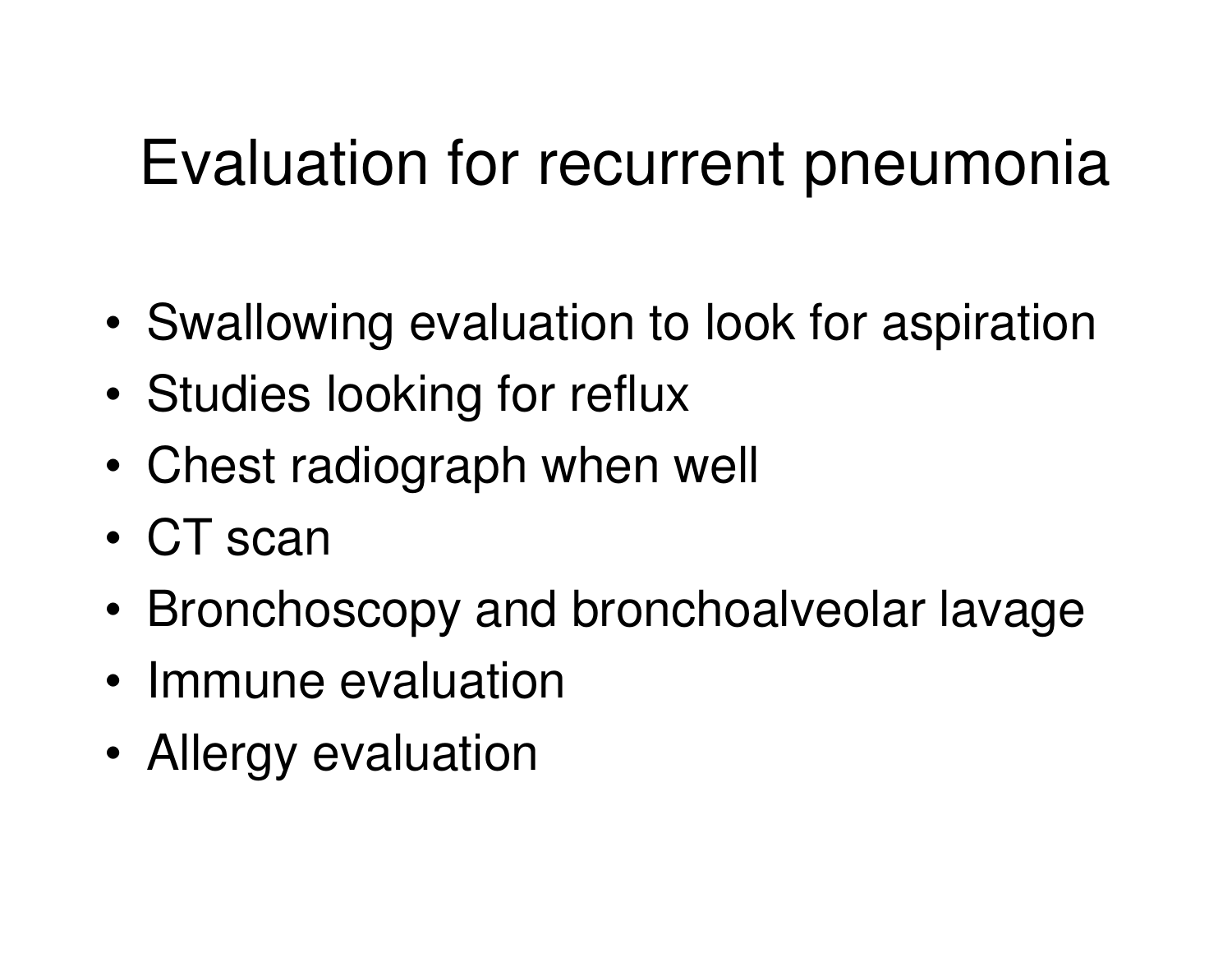### Respiratory Concerns in Children with Down Syndrome: Airway Issues

Symptoms that reflect airway issues:

- • Stridor: Inspiratory wheeze that suggests upper airway obstruction.
- • Wheeze: Expiratory wheeze that suggests lower airway disease, including asthma.
- •Dyspnea: Shortness of breath
- •Retractions: Use of accessory muscles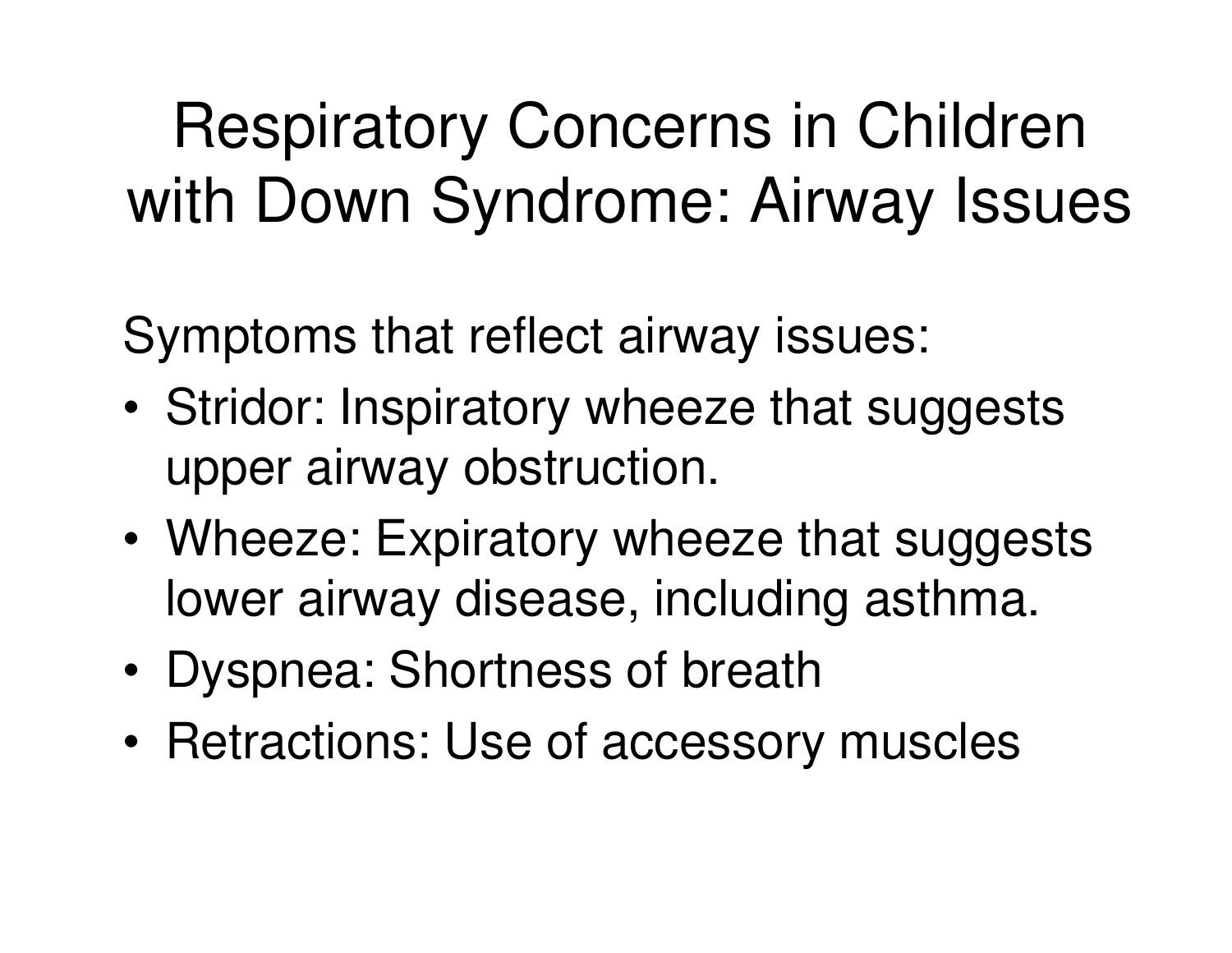# Upper airway abnormalities

- • Narrowing of the nasopharyngeal passages
- •**Macroglossia**
- •Adenotonsillar hypertrophy
- •Laryngomalacia, worsened by reflux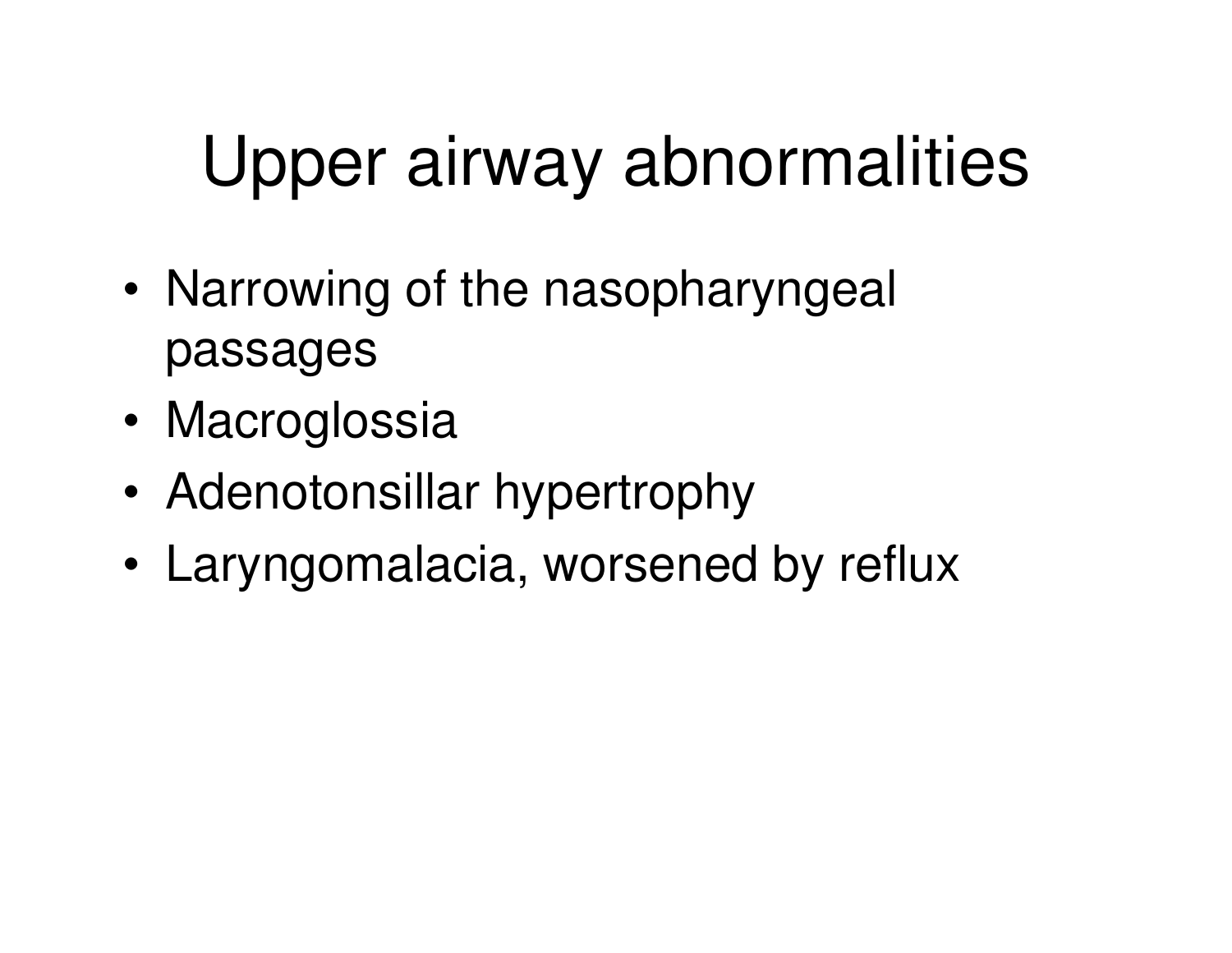# Lower airway abnormalities

- • Subglottic stenosis
	- – May be more likely following intubation, as tracheal diameter is smaller
- •Tracheobronchomalacia
- •Tracheal stenosis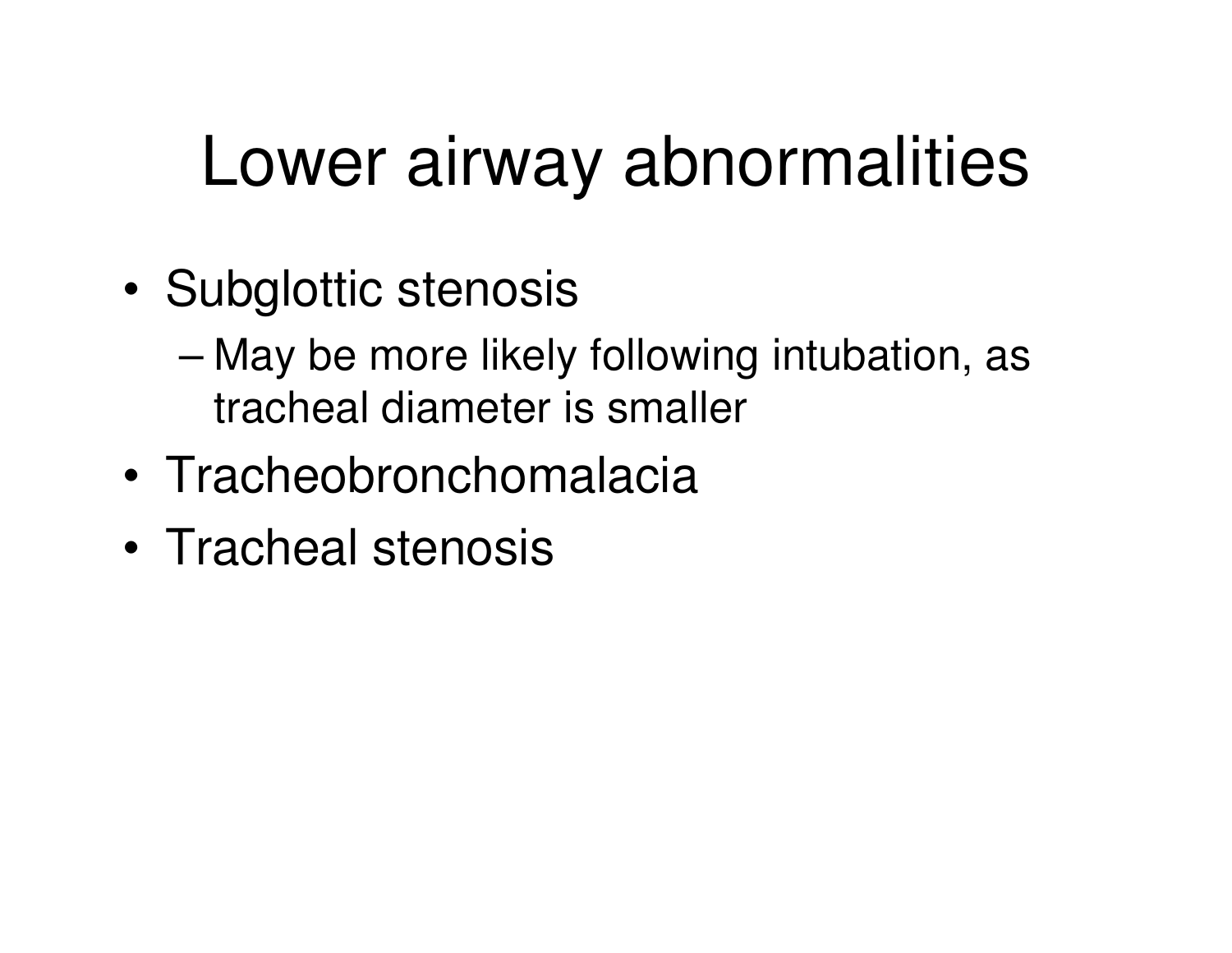## Definition of asthma

- •Chronic inflammation
- •Airway reactivity to specific triggers
- •Reversible airway obstruction
- • Manifest as symptoms that can include cough, wheeze, and dyspnea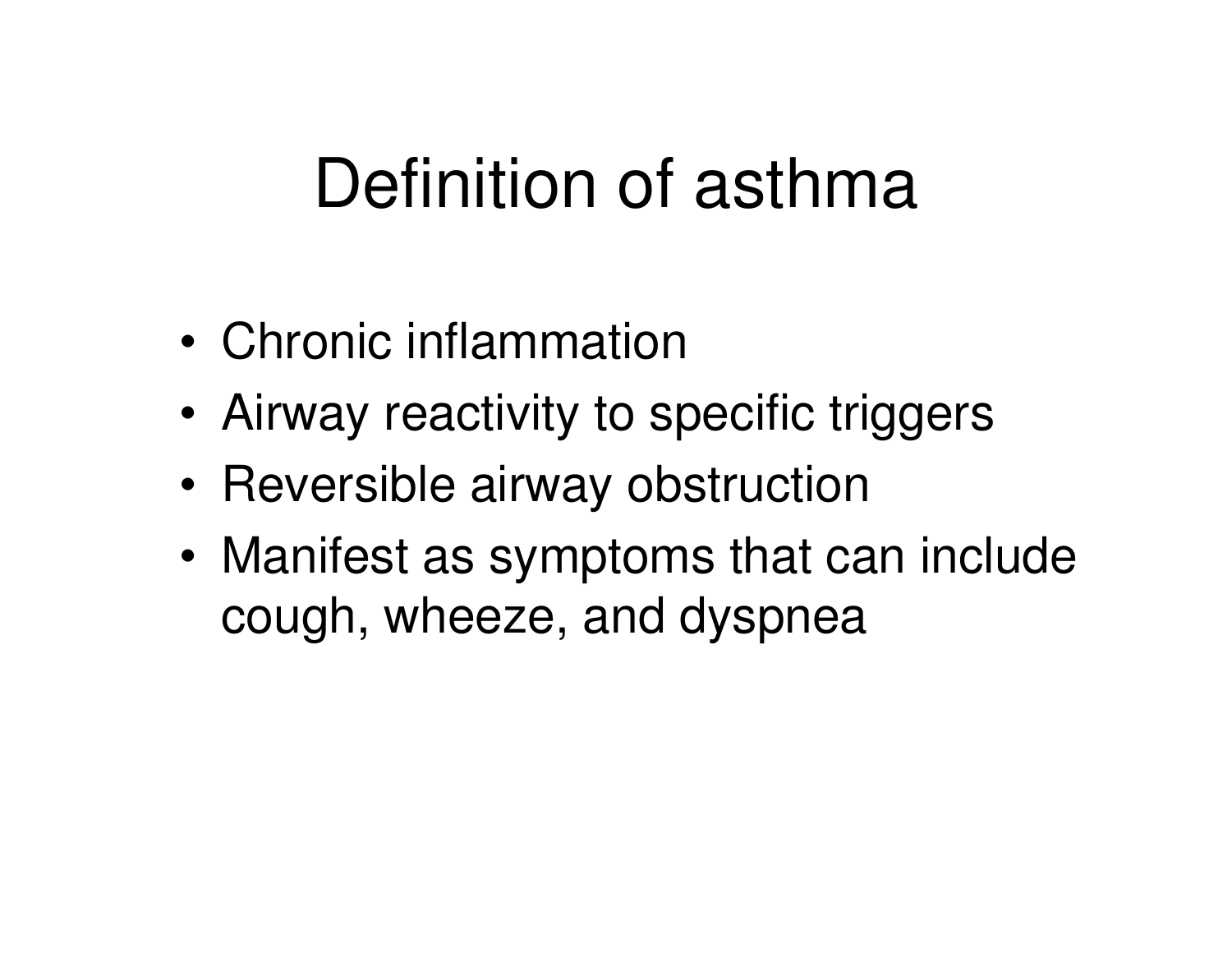# Asthma in Down Syndrome

- • Studies have been equivocal about whether there is increased risk of asthma in children with DS.
- • Infants with DS who have bronchiolitis, including RSV, are more likely to require hospitalization.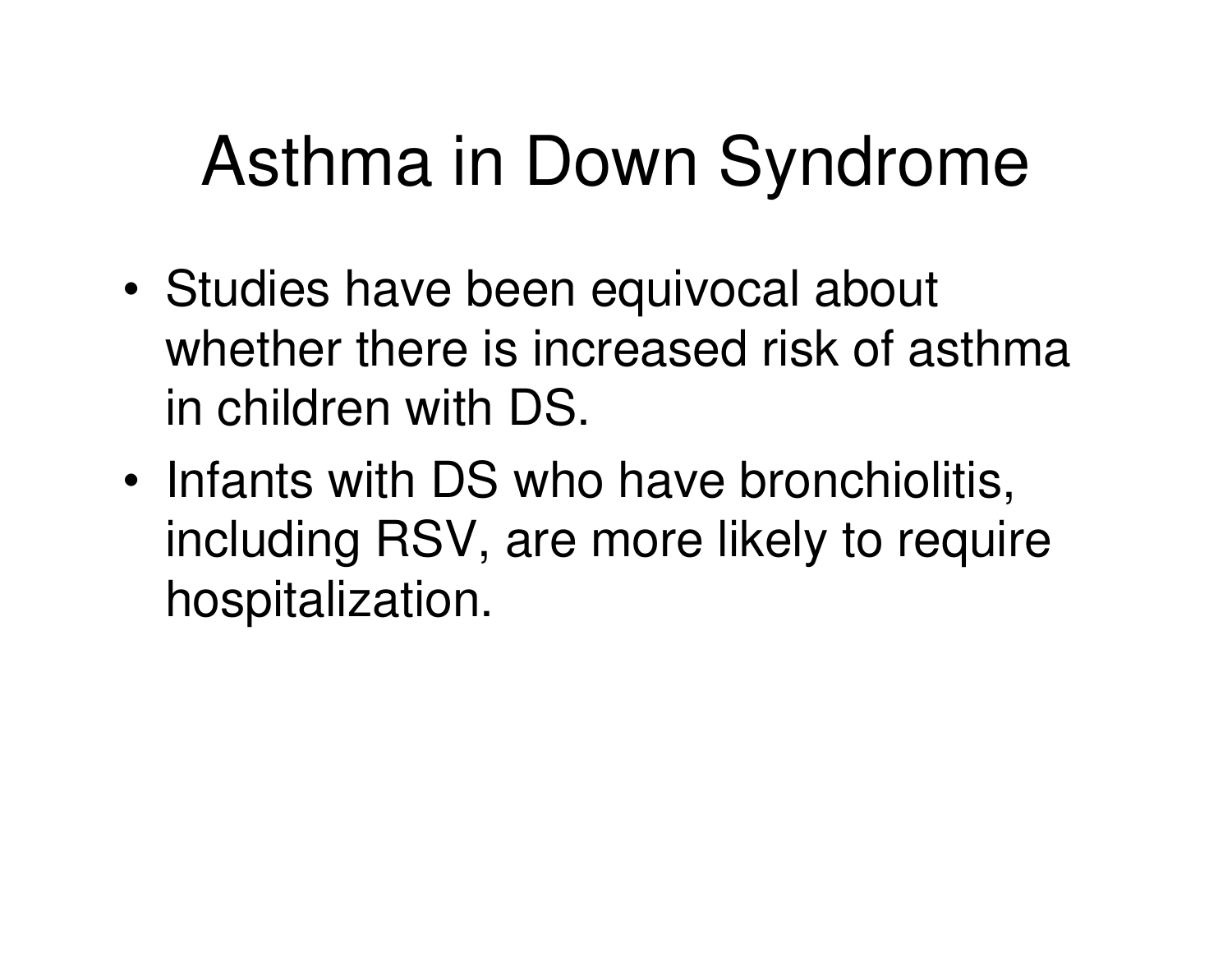#### Evaluation for airway issues

- •Careful history
- •Physical exam
- Chast radion Chest radiograph
- •Bronchoscopy
- •Sleep study
- •Echocardiogram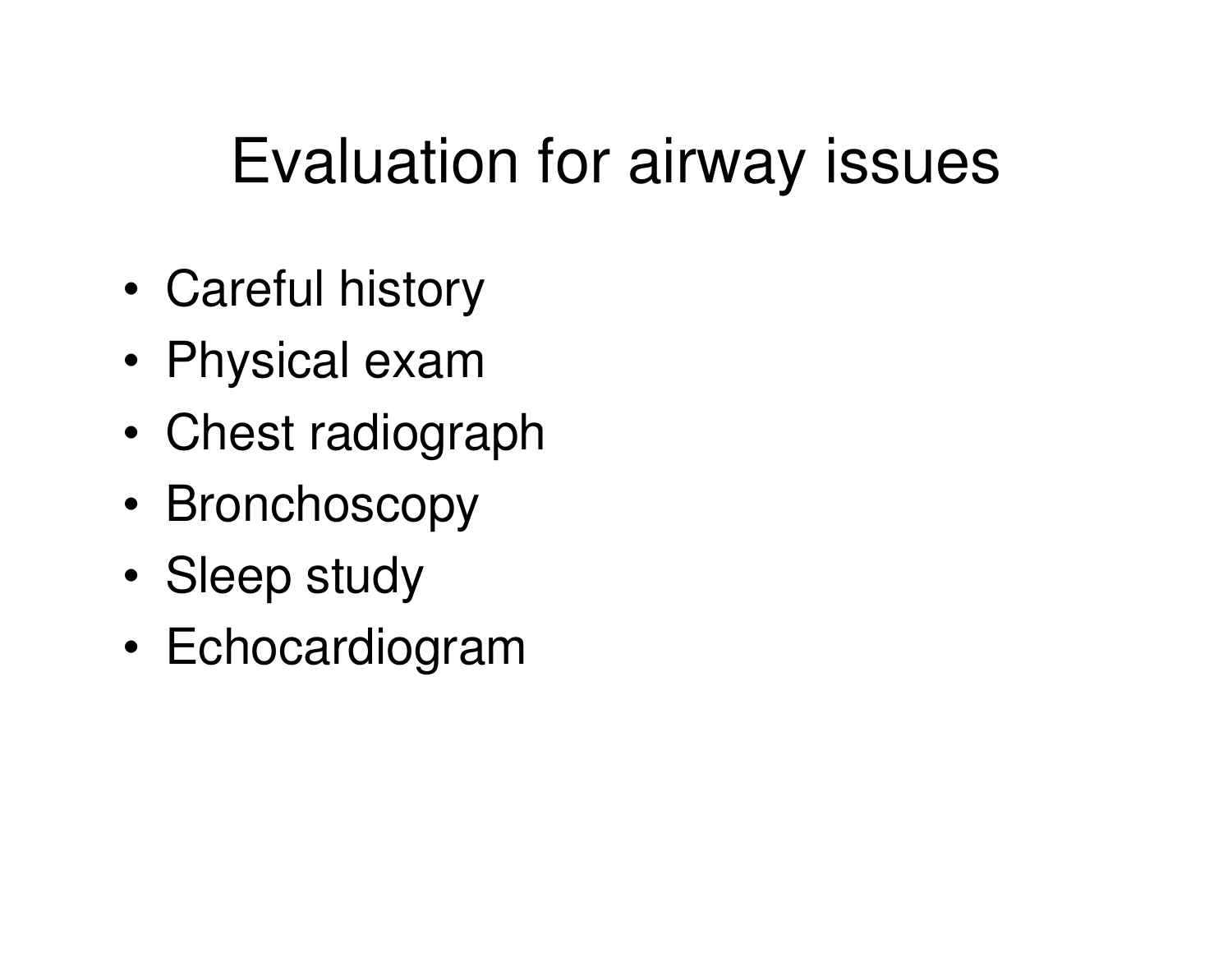## Respiratory Concerns in Children with Down Syndrome: Sleep Issues

- •Impact on other development
- •Obstructive sleep apnea
- •Review of anatomic features
- •Increased BMI associated with OSA
- •AAP recommendation: Screening at age 1
- •Importance of sleep study
- •Complication: pulmonary hypertension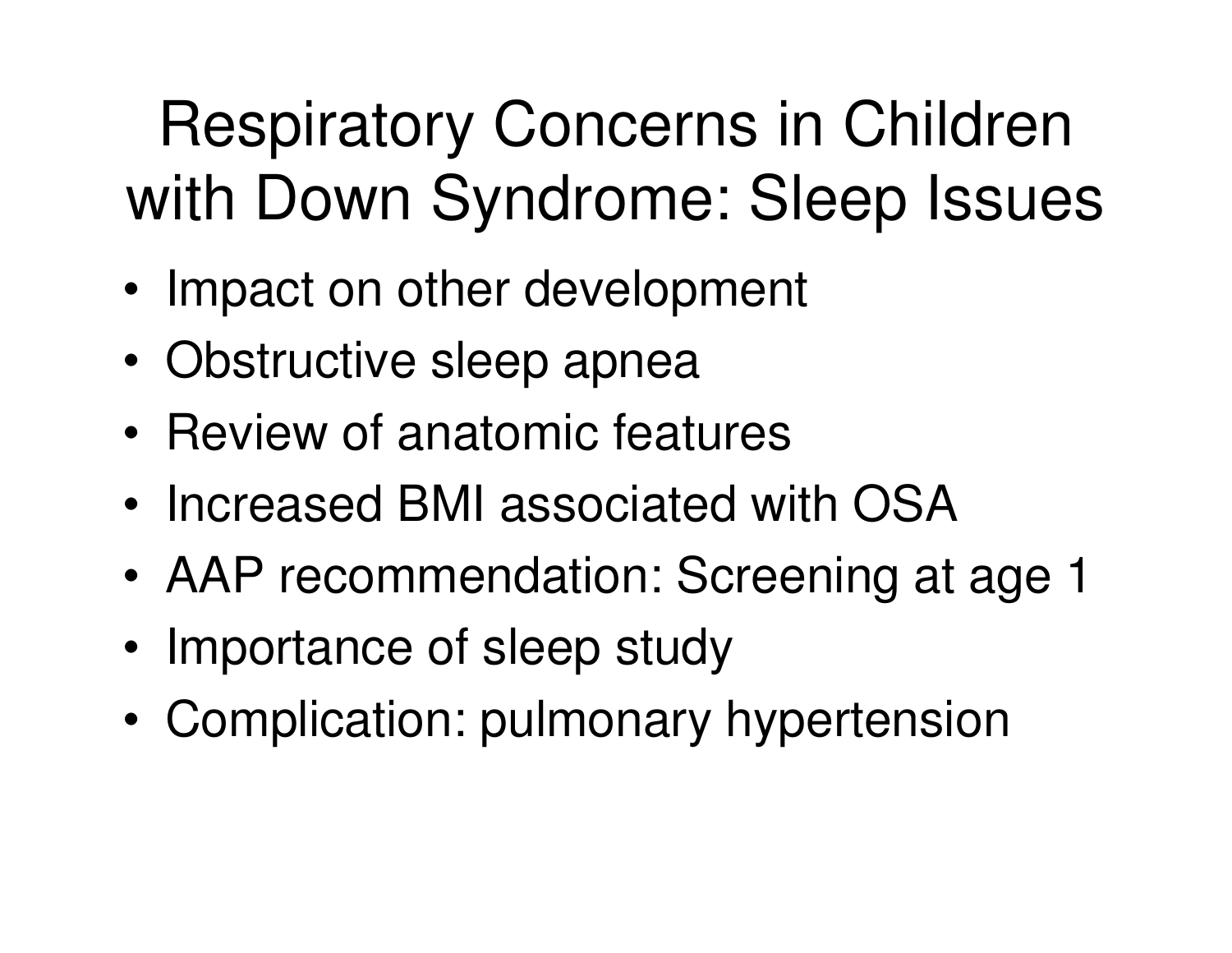### Respiratory Concerns in Children with Down Syndrome: Pulmonary vascular issues

- • Heart disease, with increased pulmonary blood flow
- •Hypoxia
- •Airway obstruction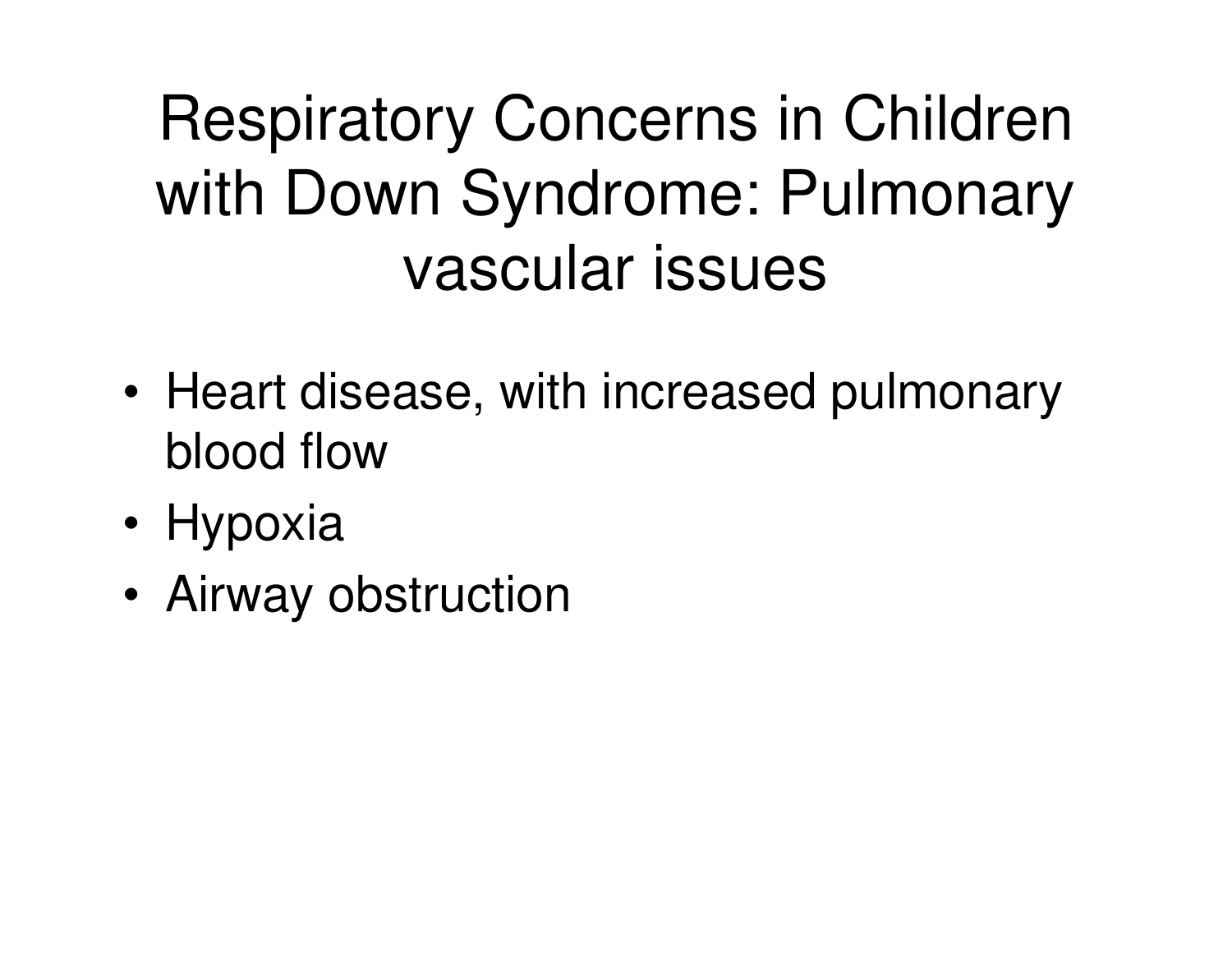#### Pulmonary hypertension in newborns with DS

- •Persistent pulmonary hypertension
- •Can occur with or without heart disease
- •"Delay" in vascular remodeling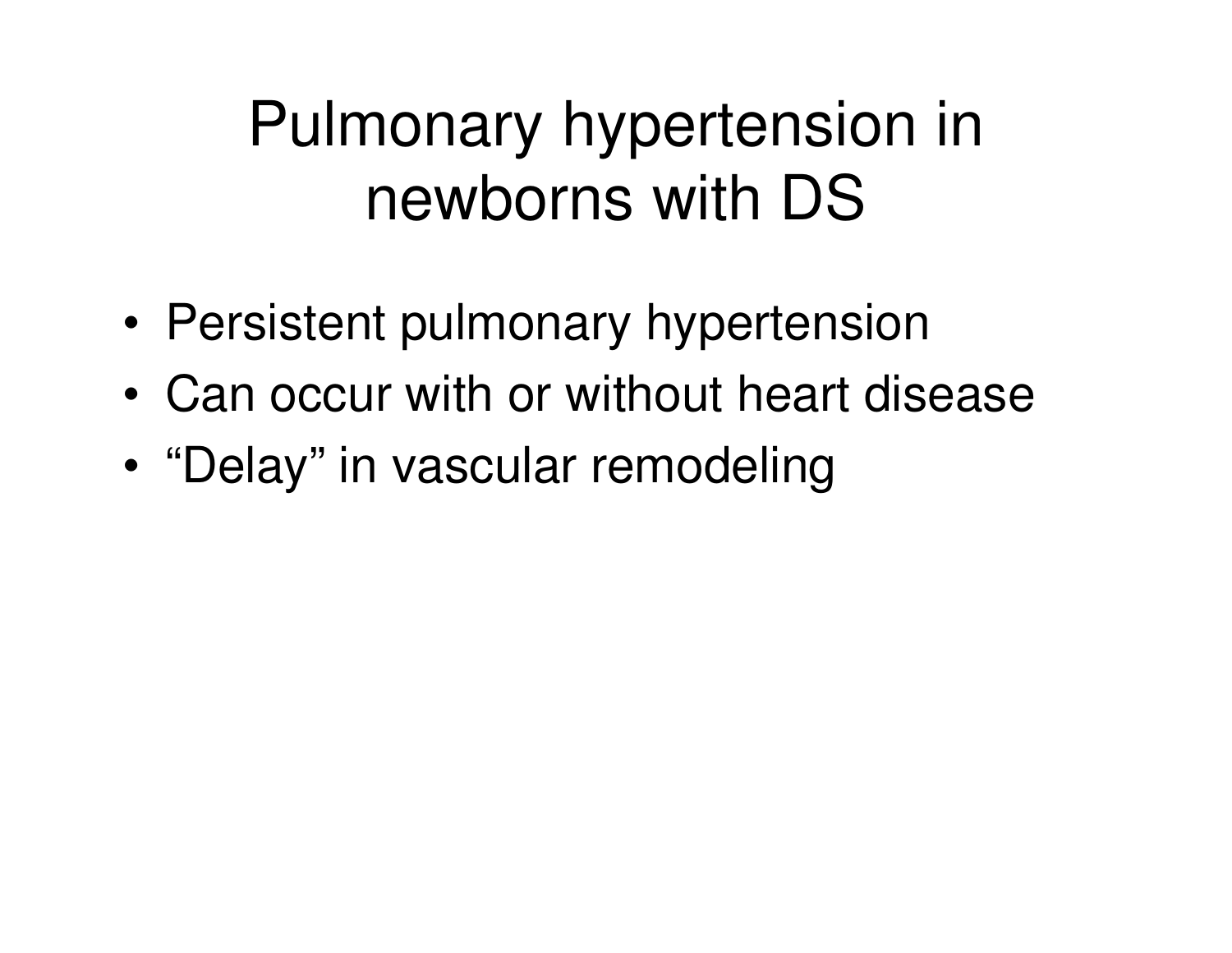### Review of Pearls

- • Anatomical features and physiologic contributors specific to DS result in malacia.
- • Developmental delay in DS can refer to more than the nervous system.
- •Water damage can be significant.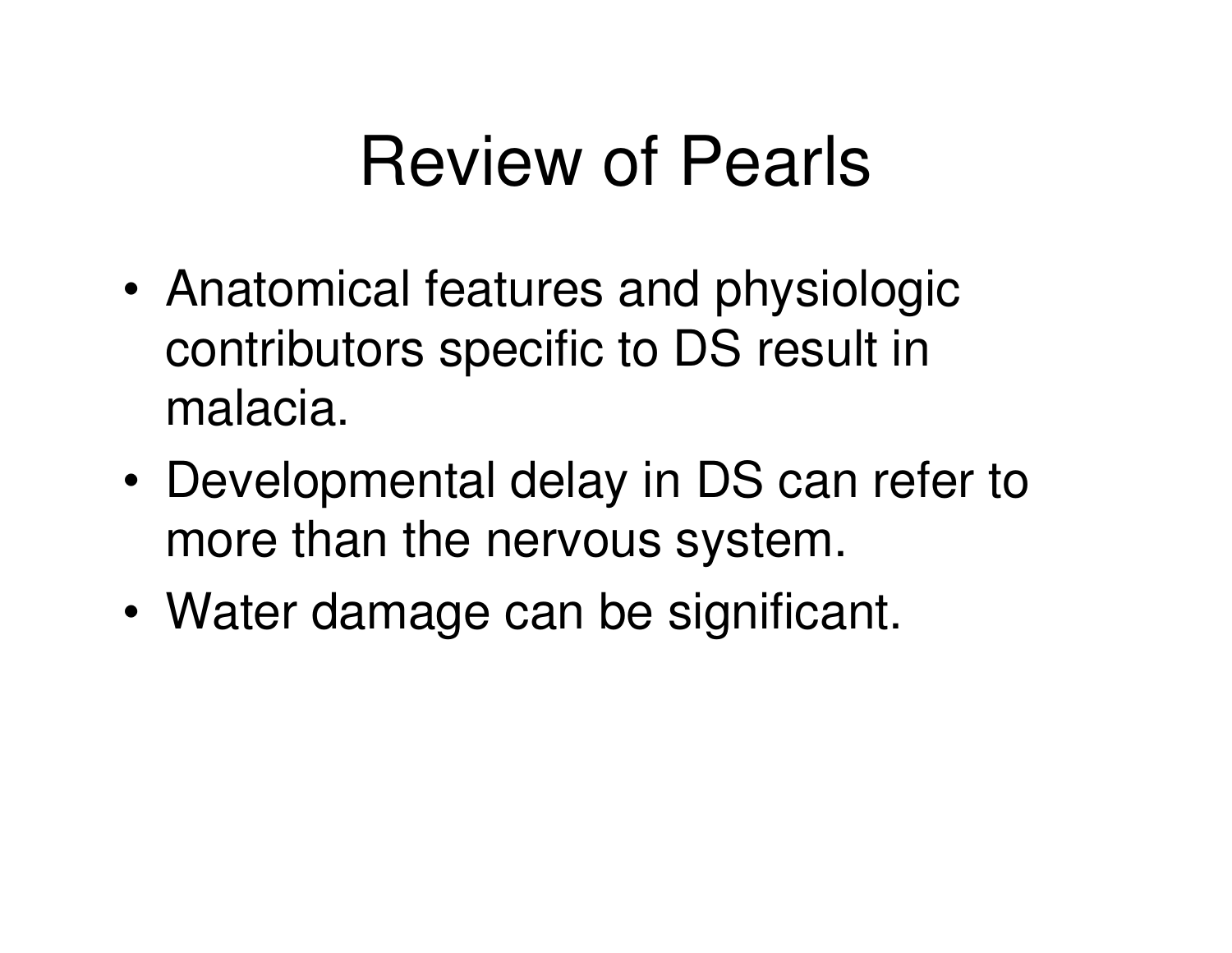#### What Health-Care Providers Can Do to Reduce Respiratory Disease

- •Look for aspiration.
- • Vaccinate against influenza and pneumococcus.
- •Address sleep issues.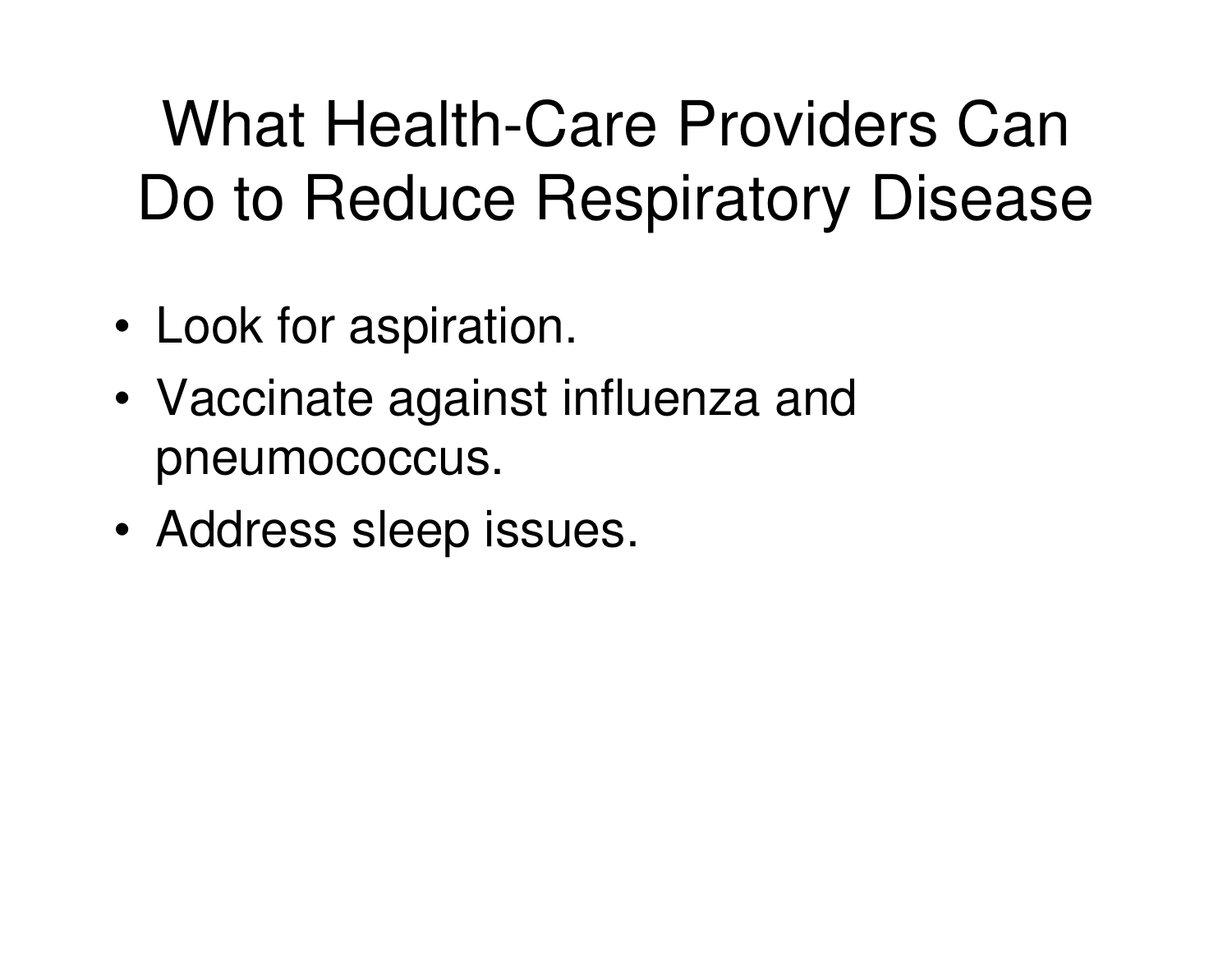### What Parents Can do to Reduce Respiratory Disease

- • Reduce exposure to viral respiratory infections.
- • Maintain a healthy lifestyle to boost the immune system and to reduce obesity.
- • Reduce exposure to environmental tobacco smoke.